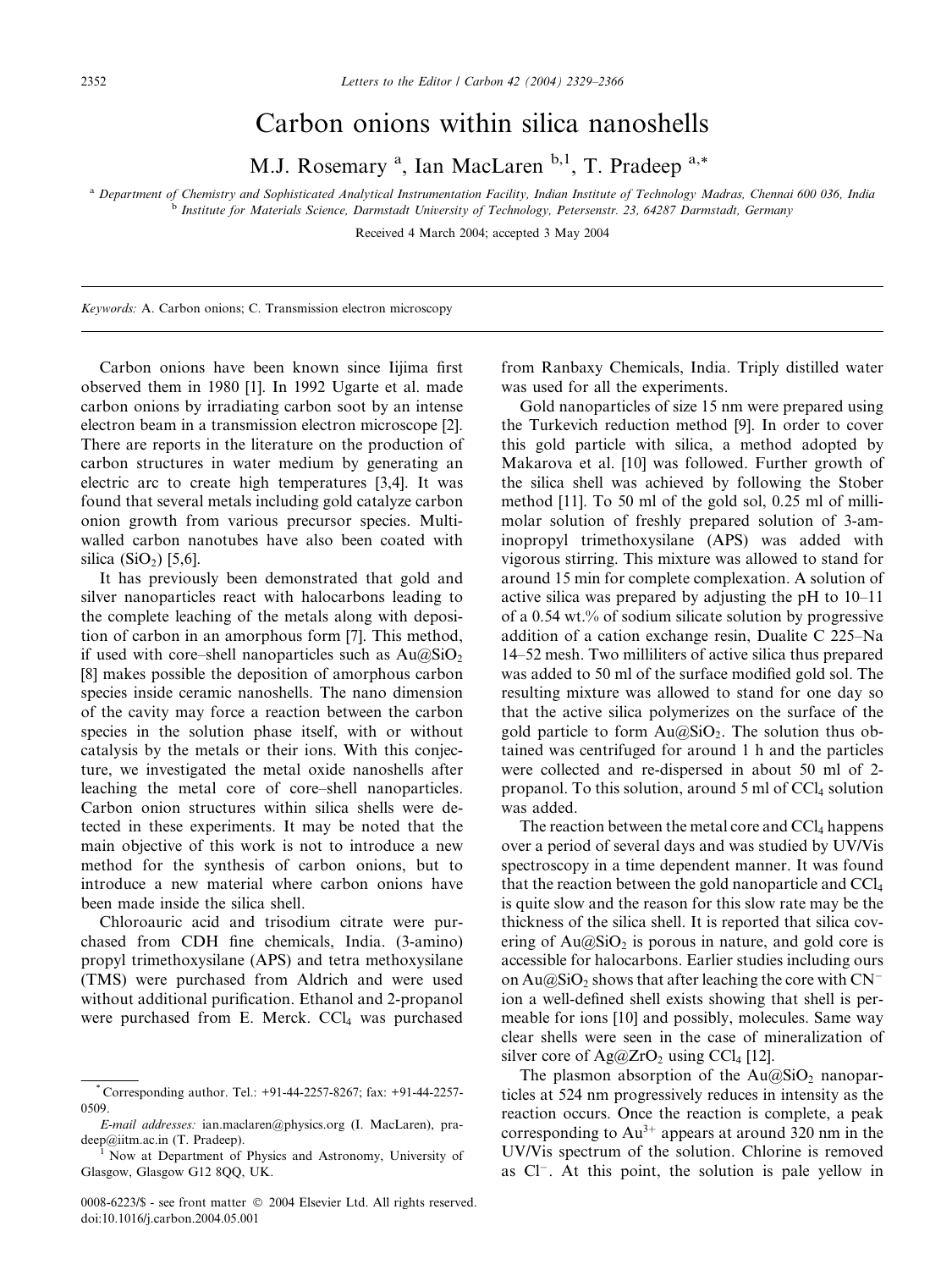appearance and the nanoshells formed are precipitated by centrifugation. The bubbles thus obtained were centrifuged for around four hrs, and the product collected was washed with 2-propanol and water and re-dispersed in water to yield a clear solution.

The solution thus obtained was dropped onto a copper grid supported carbon film and the solvent was allowed to evaporate leaving the particles dispersed on the carbon film and was examined using a JEOL 3010 UHR TEM equipped with a Gatan Imaging Filter using both High Resolution TEM imaging and energy filtered imaging with both plasmon-loss and core-loss electrons. The infrared spectrum was acquired with a Spectrum One infrared spectrometer from Perkin–Elmer. Mass spectra were recorded using a Voyager DE-PRO MALDI-TOF mass spectrometer of Applied Biosystems. UV/Vis spectra were taken with a Perkin–Elmer Lambda 25 UV/VIS spectrometer.

The starting  $Au@SiO<sub>2</sub>$  core–shell nanoparticles appear as shown in Fig. 1. Fig. 1a shows a zero energy loss filtered HRTEM image of such a nanoparticle. Whilst the gold core is clearly visible, and closer inspection reveals this to be polycrystalline, the shell is faint and can only just be discerned. At higher magnifications and the minimum contrast defocus for the carbon support film, the shell can be a little better discerned (Fig. 1b).

An attempt was made to produce energy filtered images of such particles using the Si–L edge at 99 eV but this did not result in any clear image with reasonable signal to noise ratio, perhaps due to the fact that this edge usually shows a gradual onset, combined with the fact that the shell is very thin in comparison to the thick and heavy metal core. Energy filtered imaging using this edge has been found to be problematic in other materials too. However, if energy filtered images are recorded with inelastically scattered electrons from the low-loss regions, specifically using a plasmon energy loss of 15 eV with an energy selecting slit width of 5 eV, then the shell appears very bright in comparison to the core and the carbon support film. Such plasmon loss imaging has



Fig. 1. Images of Au@SiO<sub>2</sub> core–shell nanoparticles: (a) zero loss image, the polycrystalline gold core is clearly visible but the thin SiO<sub>2</sub> shell is hardly discernable and its approximate boundary is shown with dotted lines; (b) image of a second core–shell particle recorded at higher magnification showing the shell more clearly; (c) image taken with an energy loss of 15 eV showing strong contrast from the shell and some weaker contrast outside, possibly from the tagged-on molecules, but little intensity from the gold core. (a) and (c) have the same scale.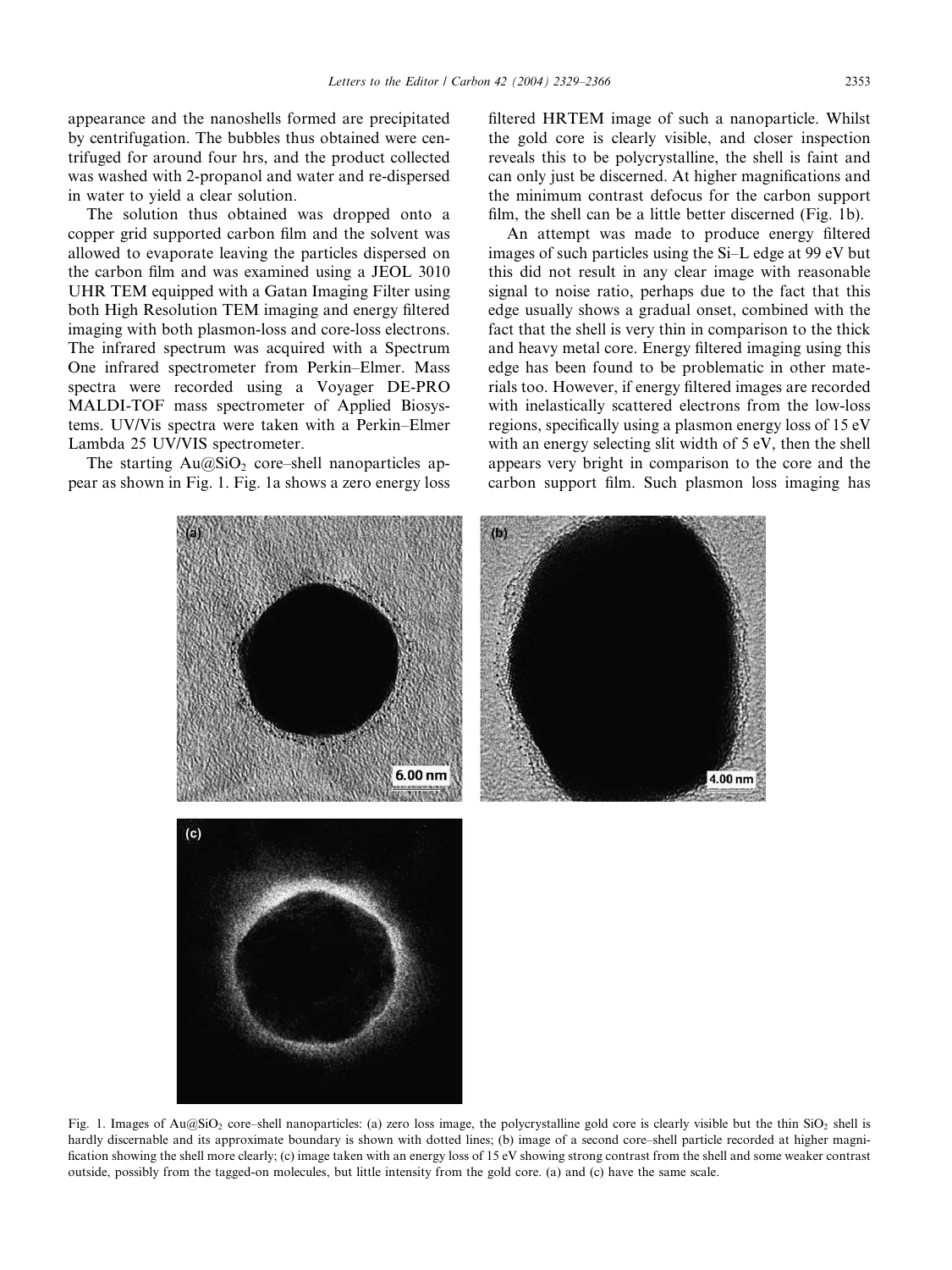previously been used to give image contrast between different phases in AlGe [13], Si [14],  $Y^+$  implanted  $Al_2O_3$  [15], and Si–B–C–N ceramics [16]. An image of the particle of Fig. 1a taken using this method is shown in Fig. 1c. This 15 eV energy loss corresponds to a surface plasmon of amorphous  $SiO<sub>2</sub>$  [17], and at this energy, there is less plasmon intensity from Au; for bulk Au the plasmon peak appears at about 25.5 eV, whereas the surface plasmons appear at very low energies  $\leq 6$  eV [18,19]. Energy filtered images recorded with higher energies above 20 eV show increasing intensity from the gold core. In addition to the shell itself, some intensity is seen from outside the shell at 15 eV, possibly due to the organic molecules used in the growth process. In all images, the shell appears to be mostly of the order of 1 nm or at the thickest points 2 nm thick.

Fig. 2 shows high-resolution TEM images of bubbles after removal of the Au core using  $CCl<sub>4</sub>$ . These appear to be typical of the sample and show certain distinct features. The outer portion of the shell is amorphous and a few nm thick, this is the  $SiO<sub>2</sub>$  shell. Within this, but in immediate contact with the shell, are concentric layers of graphitic carbon in a so-called ''onion'' structure. At least 20 layers are visible in each case. These structures were not formed by electron beam irradiation of amorphous carbon but were visible immediately on commencement of observations. In fact, they are somewhat beam sensitive themselves, and the  $SiO<sub>2</sub>$ parts, in particular, were prone to damage under extended exposure to the electron beam.

The amount of material synthesized is very small; in fact after centrifuging the solution containing the nanoshells, the quantity obtained in a normal synthesis is of the order of milligrams. As a result, bulk characterization such as XRD was not attempted. It would also not be expected to yield any additional information as the shell is known to be amorphous.

The formation of the onion structures inside the shells provides certain important information regarding the shell itself. It appears plastic in nature; hence it stretches and accommodates the carbon onions formed. Fig. 3 shows an elongated silica shell containing carbon onions inside. Probably this elongation happens as a result of the solution phase process, in which the shells are even more flexible. Energy filtered images were collected to ascertain the onion structure.

Even after the formation of the onion like structures inside the shell, it does not rupture immediately. The cavity left behind after the removal of gold is smaller than the dimension of the leached out metal implying that catalytic destruction of the halocarbon occurs and more carbon per metal ion is generated. The novelty of this work is that, it provides a room temperature solution phase method for generating carbon onions inside an inorganic matrix.

In order to make sure that the onion structures are formed as a result of the carbon deposited by the reaction, we studied the silica shells formed by the cyanide removal method [10], which creates clean shells of amorphous  $SiO<sub>2</sub>$  without any carbon deposition [20,21]. As such materials have been characterized earlier, we do not discuss such details here. It is possible to include molecules within these structures as well [20]. It may be noted that when the  $CCl<sub>4</sub>$  based metal core removal method was applied to core–shell particles like Au@ZrO<sub>2</sub> and Ag@ZrO<sub>2</sub> [22], clean shells were obtained [12]. This we believe is due to the fact that metal cores in them were much larger (30–60 nm) and could not force the reaction. No amorphous carbon was detected in infrared spectroscopic studies of the shells as they were leached out due to the increased porosity of the shells.

The shells show characteristic Si–O–Si asymmetric stretching at around 1100  $cm^{-1}$  in FT-IR spectroscopy and also Si–O–Si symmetric stretching at 801 cm<sup>-1</sup> [23]



Fig. 2. High resolution TEM images of carbon onion containing shells. The outer few nm shows amorphous contrast and is the silica shell, inside this the typical concentric ring structure of carbon onions is seen. In both cases more than 20 concentric graphitic planes are visible.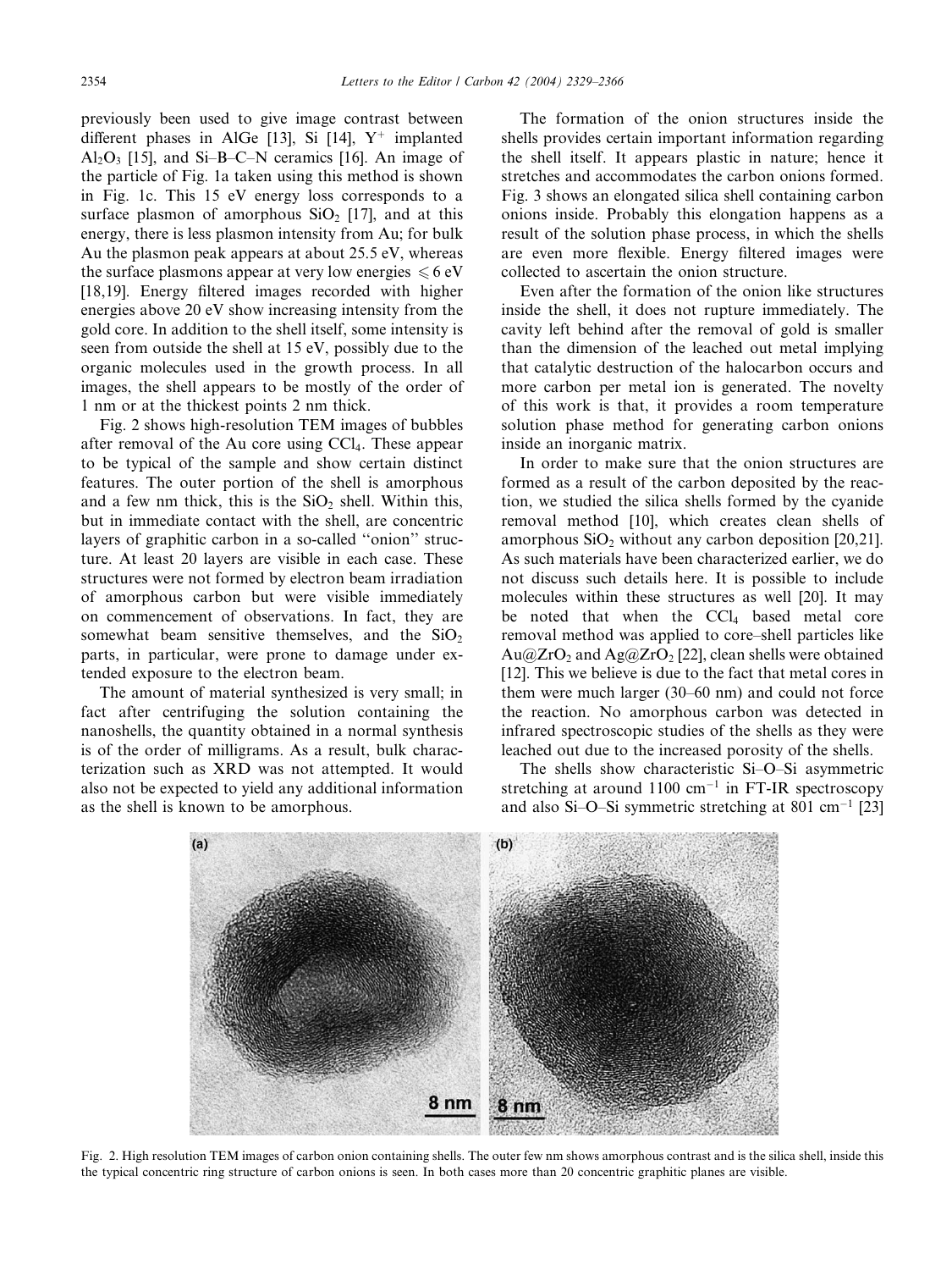

Fig. 3. TEM image showing (a) the silica shell and the carbon onion structures within of a particle formed from the merger of several shells. (b) An energy filtered image created using the C–K edge at around 284 eV, showing just the carbon structure.

(Fig. 4). The IR spectrum also shows a sharp feature at 1384  $cm^{-1}$  showing the presence of amorphous carbon [7]. Thus not all of the carbon appears to be in the onion form. The fact that IR does not show any other features other than carbon and silica again confirms the formation of carbon material inside the silica shell. Laser desorption mass spectrum of the nanoshell shows characteristic signature of carbon clusters.

We present a novel solution phase process by which carbon onions can be formed within silica shells. It is believed that confinement of carbon formed within the nano shells forces its conversion to onions. The halocarbon mineralization process is catalytic producing more carbon per metal ion removed. This appears to bring carbon atoms together leading to the formation of onions. This would imply that larger shells do not yield onions as confinement may not be adequate to force the reaction; it may be noted that free shells are seen with



Fig. 4. FT-IR spectrum of the nanoshells dried at 350  $^{\circ}$ C taken in KBr matrix showing the carbon feature at  $1384 \text{ cm}^{-1}$  and the Si-O–Si stretching modes at 801 and 1100  $cm^{-1}$ .

bigger particles [12]. An alternate suggestion is that part of the carbon formed may leach out due to larger porosity of the shells. We believe that the method presented may be modified to create materials in which molecules are trapped within onions. Such trapping should be enduring as the molecules cannot leach out. The properties of coated onions could also be of significant interest.

## Acknowledgements

T.P. acknowledges equipment support from the Department of Science and Technology under the nanoscience initiative. I.M. is indebted to the German Federal State of Hessen for the financial support of his research fellowship.

## References

- [1] Iiijma S. Direct observation of the tetrahedral bonding in graphitized carbon black by high-resolution electronmicroscopy. J Cryst Growth 1980;50(3):675–83.
- [2] Ugarte D. Curling and closing of graphitic networks under electron beam irradiation. Nature 1992;359(6397):707–9.
- [3] Lange H, Sioda M, Huczko A, Zhu YQ, Kroto HW, Walton DRM. Nanocarbon production by arc discharge in water. Carbon 2003;41(8):1617–23.
- [4] Zhu HW, Li XS, Jiang B, Xu CL, Zhu YF, Wu DH, et al. Formation of carbon nanotubes in water by the electric-arc technique. Chem Phys Lett 2003;366(5–6):664–9.
- [5] Hernadi K, Ljubovic E, Seo JW, Forro L. Synthesis of MWNTbased composite materials with inorganic coating. Acta Mater 2003;51(5):1447–52.
- [6] Seeger T, Kohler T, Frauenheim T, Grobert N, Rühle M, Terrones M, et al. Nanotube composites: novel  $SiO<sub>2</sub>$  coated carbon nanotubes. Chem Commun 2002;(1):34–5.
- [7] Nair AS, Pradeep T. Halocarbon mineralization and catalytic destruction by metal nanoparticles. Curr Sci 2003;84(12):1560–4.
- [8] Ung T, Liz-marazan LM, Mulvaney P. Controlled method for silica coating of silver colloids: influence of coating on the rate of chemical reactions. Langmuir 1998;14(14):3740–8.
- [9] Turkevich J, Stevenson PC, Hillier J. A study of the nucleation and growth processes in the synthesis of colloidal gold. Discuss Faraday Soc 1951;11:55–75.